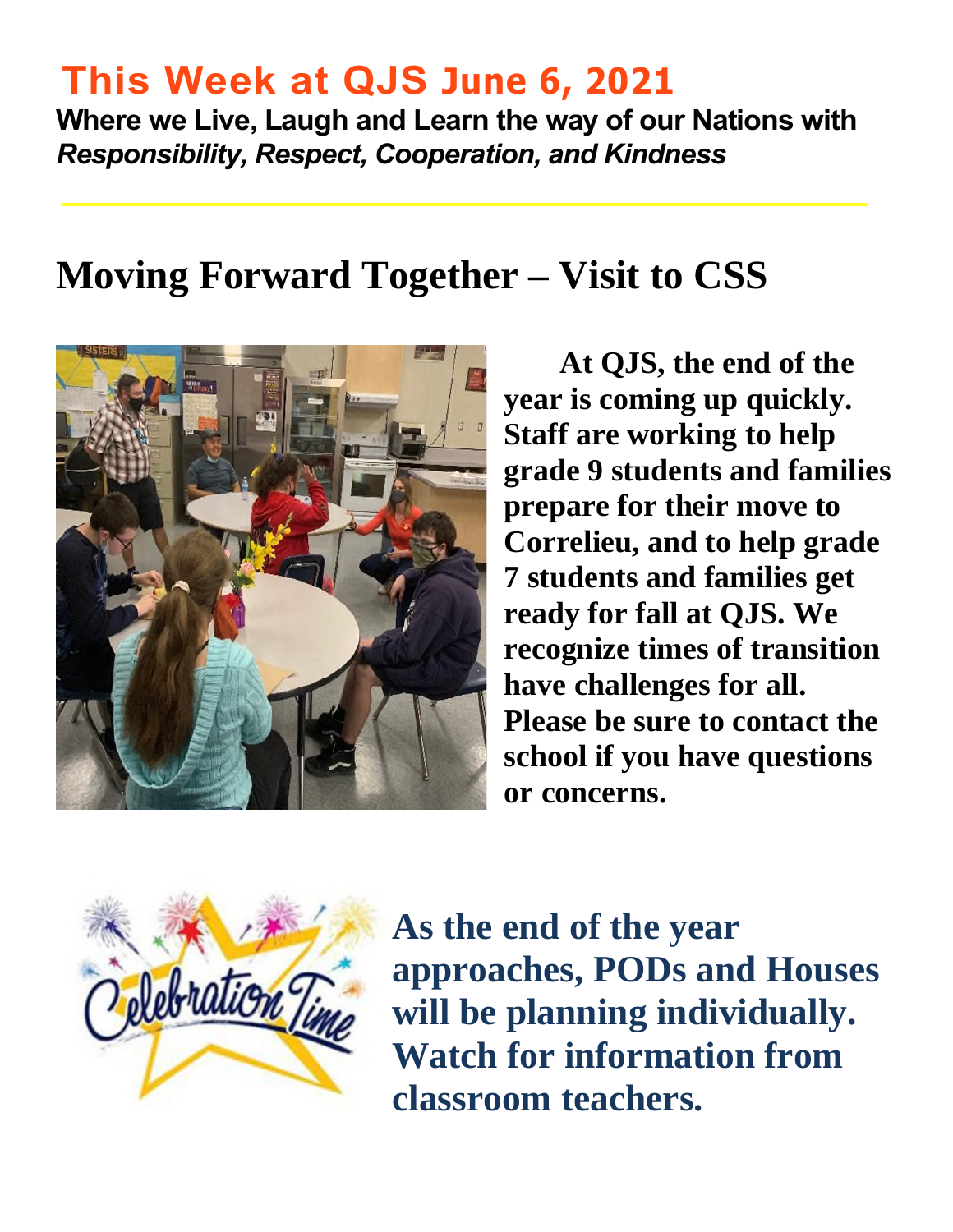# **June 7 NI Day and Learning for Teachers**

**QJS teachers spent time today working with Sandra Herbst, a Canadian Leader in Education, in a workshop titled:** *Assessment in the Service of Learning: of Equity… of Hope…*



*Her tireless efforts to increase student achievement earned a nomination for the Lieutenant Governor's Elementary School Classroom Teacher Award and the YMCA Women of Distinction Award. She has served as President of the Manitoba Association of School Superintendents and as President of the Manitoba Affiliate of ASCD. Sandra is a coaching trainer, promoting the 'invisible skills' and cognitive awareness that strengthen educators' effectiveness.*

**Staff worked with Sandra to develop equity through pedagogy, identifying various effective instructional and assessment strategies to better engage and support students as learners. Exciting work, especially as we embark into our school wide POD structure (smaller learning groups) and school wide inclusion next year.**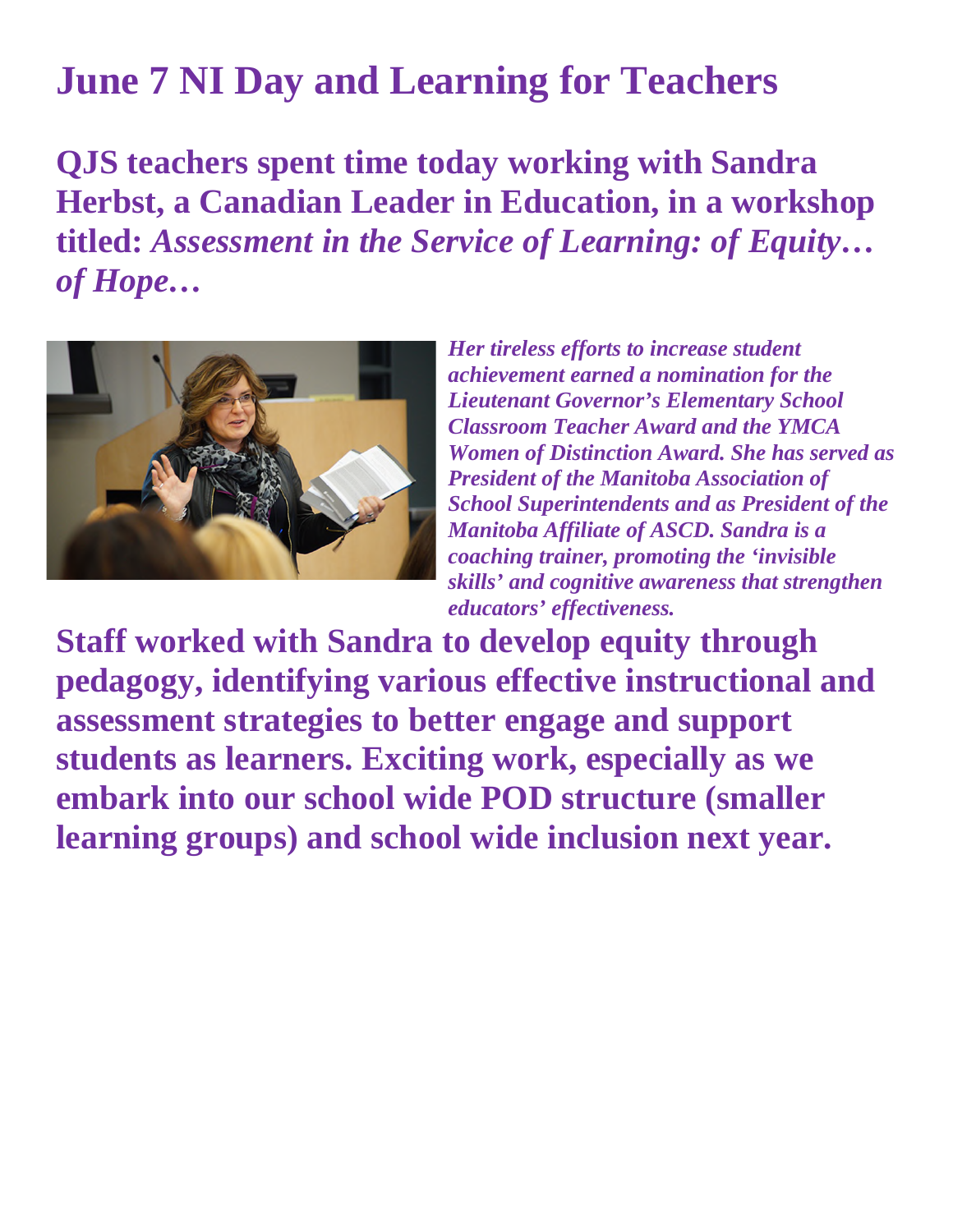

**Recognition of the 215 Children found at the Kamloops Indian Residential School.** 

**This week many students and classes focused conversations and learning, intended to help grow understanding and empathy for all affected by this discovery. We will continue to work with the community to find ways we can support.** 

### **PAC UPDATE Next Virtual meeting – Wednesday, June 16 at 6:30**

#### **Executive.**

Melissa Pollock – President Kelly Olsen - Vice President Tania Fuccenecco – Treasurer Nancy Lilienweiss – Secretary

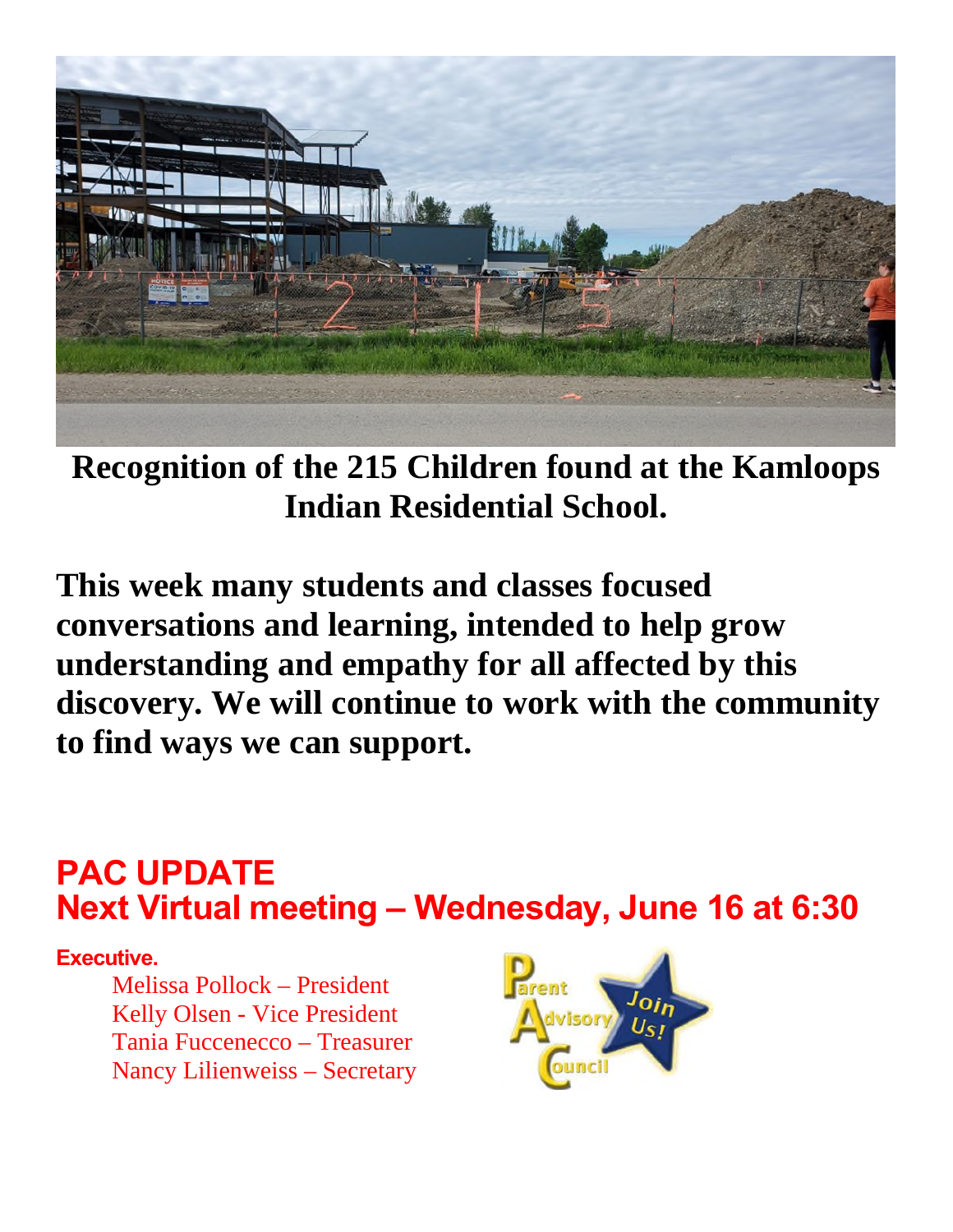

**English can be hands on learning also! Creating Dream Catchers, with the help of Sheila Gilpin, in connection to English novel study and learning about Indigenous ways.** 







Nuts & Scents Free School



# **Upcoming Dates**

June 23 – Last day for students and support staff

June 29 – Report cards (and posted on the Parent Portal) ready for pick up for grade 8 and 9 students. We will have a table set up at the main doors for families to pick up hard copies of student report cards June 29, June 30, and July  $5 - 9$ .

To pick up please call the office 250-747-2103.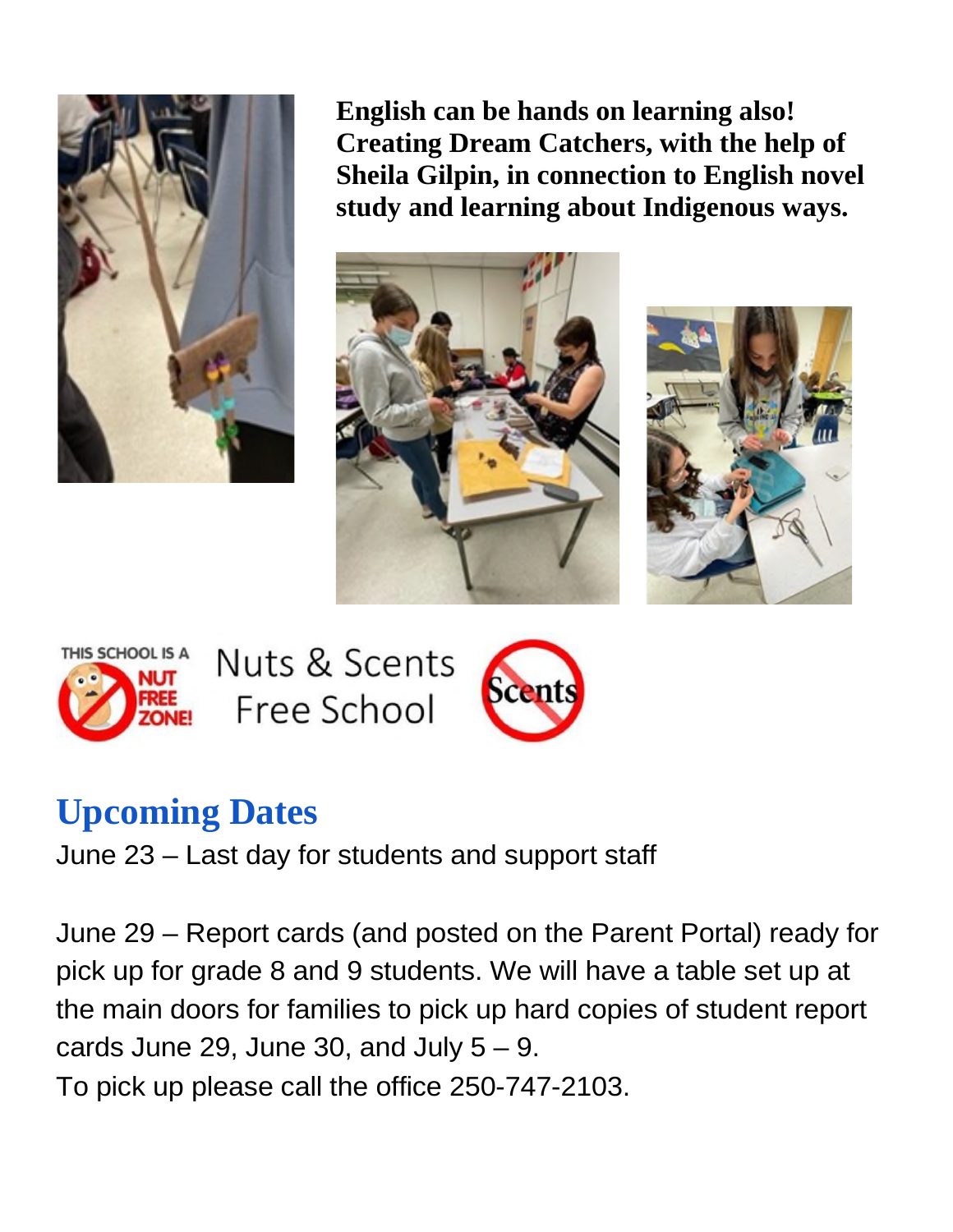

## **NEW: IN THE PARENT'S CORNER Information for Parents**



**Reminder: Appropriate Cell Phone Use at School** 

**Please have a conversation with your child about the importance of safe and responsible use of the phone you let them use. Many classes have processes in place to help students learn to use their technology for educational purposes and teachers work with students to use phones as learning tools, however, phones are not required for academic learning at QJS.** 

**Responsible use of cell phones continues to present challenges for some students. Young people are learning how to navigate the complex communication on social media and the on-line world. A reminder to parents/guardians, the person who owns the cell phone contract is responsible for the content on the phone.** 

**SD 28 Electronic Devices Policy and PROCEDURES (excerpt) - The Board of Education believes that cell phones and other digital devices can play an important role in education and communication with permission from the supervising teacher. Students may carry electronic devices and may use them as follows:** 

**1. Elementary Schools will set electronic device use rules for non-instructional times that support their individual school.** 

**2. At Junior and Secondary Schools, electronic devices may be used during noninstructional times provided this does not interfere with the operation of the school.** 

**3. Cell phones and other digital devices will not be used in change rooms or**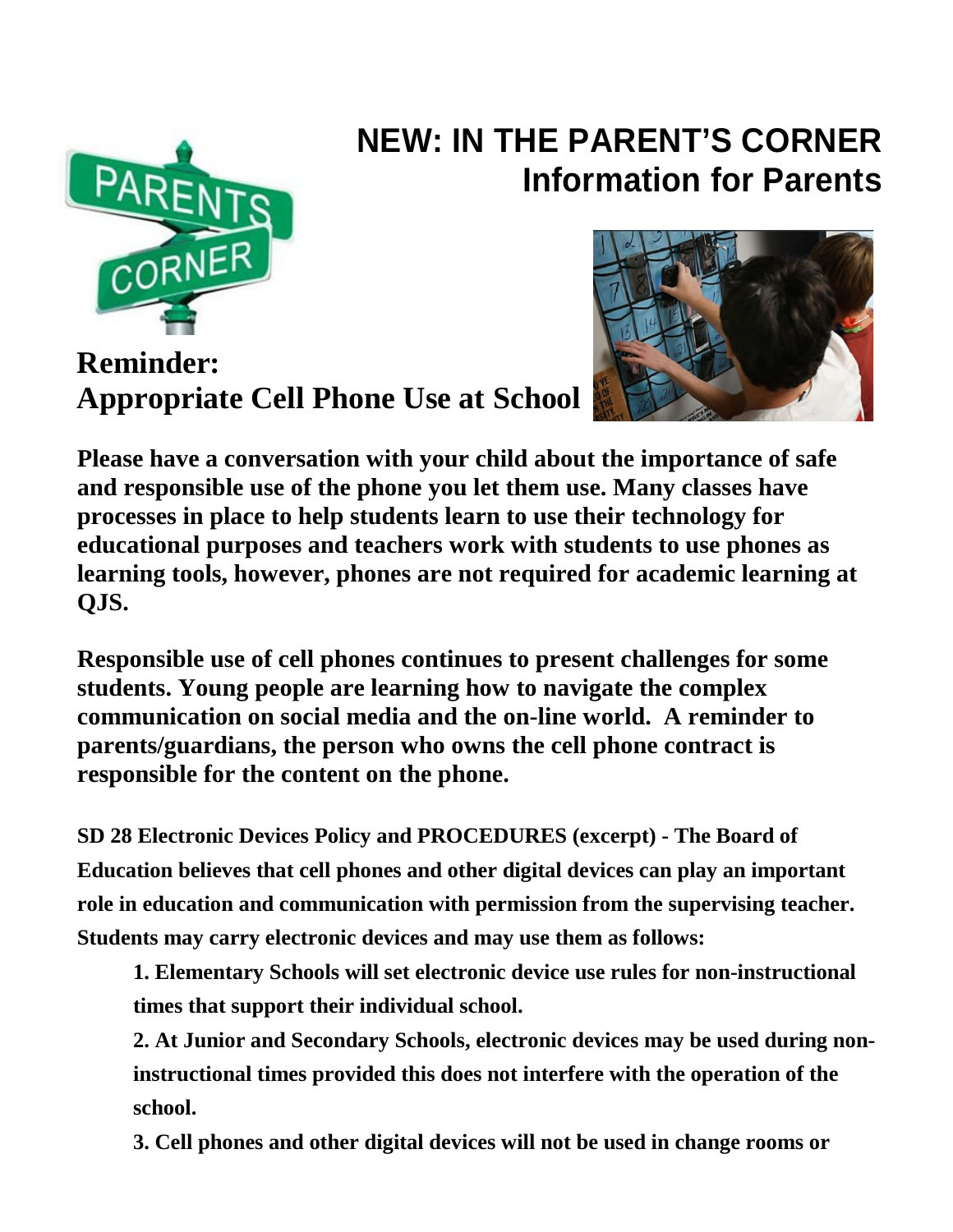**washrooms. Electronic devices will not be used to take pictures in change rooms or washrooms.** 

**4. During instructional time, the use of electronic devices is for the purpose of student learning.** 

**5. Cell phones must not be used during a school lockdown.** 

**Violation of this policy may result in disciplinary action. Cell phone and electronic device use is covered by the School and the District Code of Conduct.**

**\*\*If you have concerns or would like support for your child please contact one of our counselors:** 

**[Peterjespersen@sd28.bc.ca](mailto:Peterjespersen@sd28.bc.ca)**

**[Jenniferstevenson@sd28.bc.ca](mailto:Jenniferstevenson@sd28.bc.ca)**



**Do you know about something going on? Please let us know. We work with families and students to resolve issues. Contact us: Mrs. Simpson 250-255-6057, Ms. Withey 250-991-2173, Office 250-747-2103** 

**School safety is a shared responsibility that requires cooperation, collaboration and communication. For more resources on bullying, what it is and what to do. Check out: <https://www2.gov.bc.ca/gov/content/erase> <http://www.sd28.bc.ca/content/bullying-concerns>**